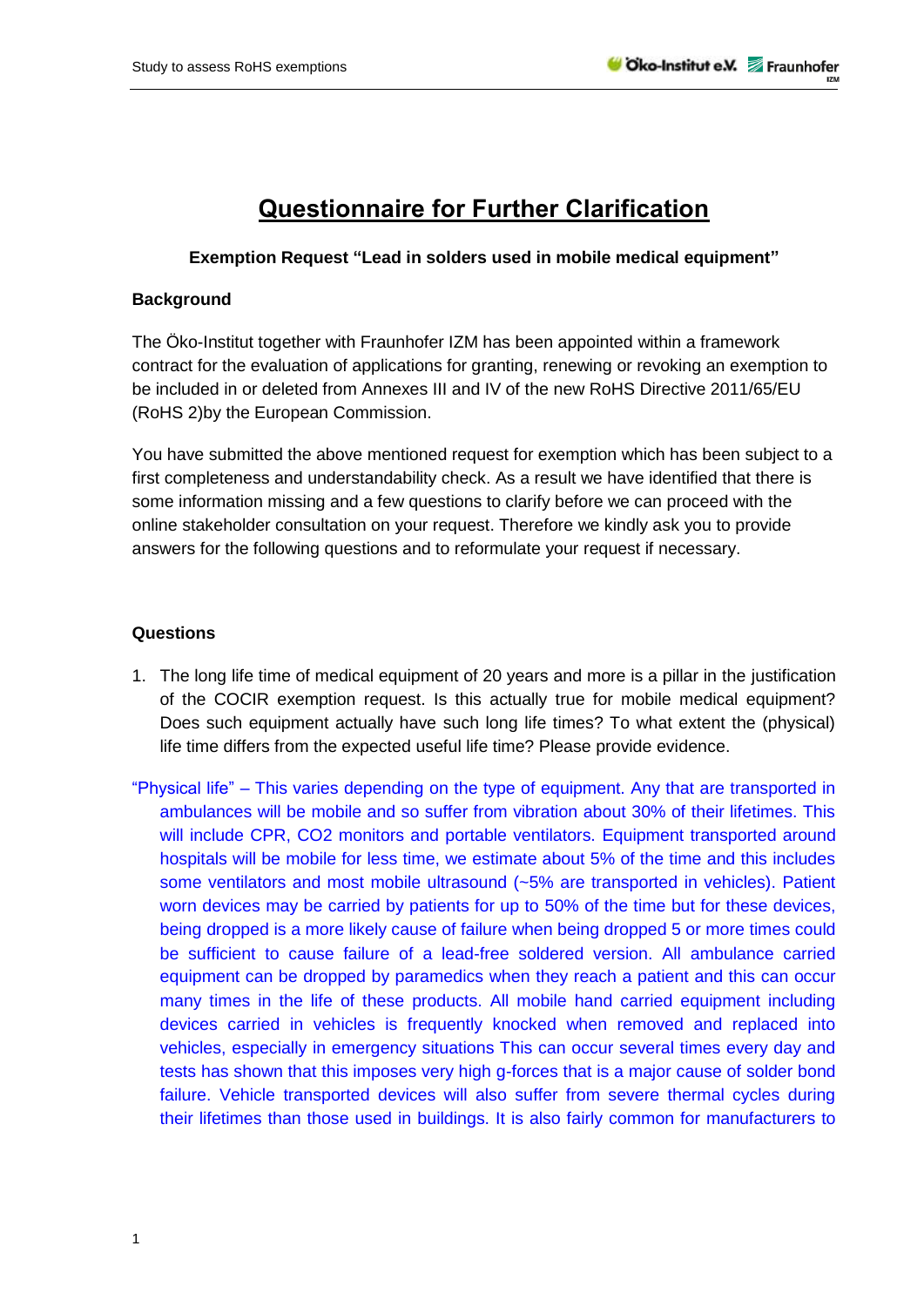upgrade mobile medical devices to add functionality. Manufacturers can do this every 7 or 8 years up to three times with a product giving a lifetime of ~20 years.

- "Lifetimes" COCIR has indirect evidence that mobile medical devices are used for 20 years. It is common for manufacturers to provide warranties and have service contracts. It is common for these contracts to last over 18 years.
- 2. Exposition to vibrations and shocks from dropping the equipment is another pillar of COCIR's justification. Why can't the electronics be better protected to mitigate this problem and thus enable the reliable use of lead-free solders?
- Manufacturers already do everything that is possible and are carrying out research into new designs that will be more resilient. This research is expected to take many years but it is hoped that eventually, this exemption will no longer be needed. There are however several limitation that prevent better protection being added to mobile devices. With some devices such as CO2 monitors and some types of ultrasound transducers, the size of these is severely limited by the positions in which they are used. The ultrasound transducers' aperture must fit between patient's ribs so extra protection cannot be added and CO2 monitors must fit onto the patient's neck and face. Several other types such as mobile ultrasound, potable monitors, automated CPR and mobile ventilators are already fairly heavy and adding any additional weight would be unacceptable as they need to be carried by hospital staff and paramedics, often with other equipment. Maximum weight is a severe limitation on adding additional features to give protection to delicate circuits. Devices worn by patients who are elderly or unwell must be as light as possible and so addition of substantial protection against shock from being knocked or dropped is not feasible.
- 3. Please provide a substantiated calculation of the amounts of lead (worldwide and in the EU) that would be used in case of granting this exemption.

The quantity of lead used in MMDs is calculated from the estimated quantity of solder used on printed circuit boards of MMDs, the number of these PCBs used in each device and annual EU sales of each device. The quantity of solder used on each PCB is not normally measured and so a contract manufacturer has estimated that each mobile medical device PCB will on average will consume about 11 grams of SnPb during processing and this also includes the amount of SnPb plating for the components on the PCB. There is of course considerable variation with some very small PCBs having much less and some very large high density boards containing substantially more solder.

The number of assemblies is multiplied by 11 grams of SnPb and by the EU sales volume, then divided by 1000 to obtain kilograms of lead solder used in MMD placed on the EU market annually. The mass of solder is multiplied by 37% (SnPb 63/37) to obtain the amount of lead which will give us the total consumption of Pb in EU.